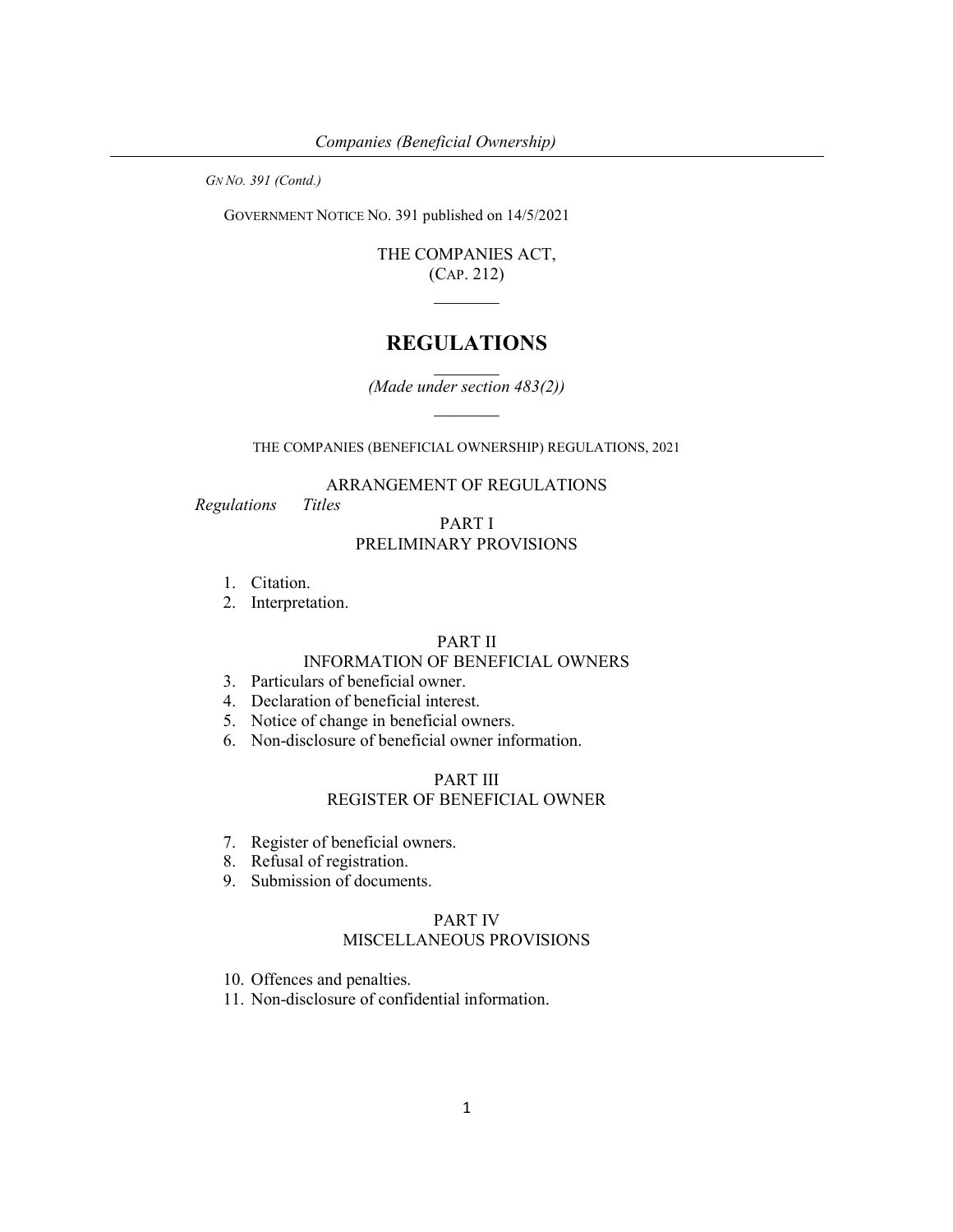GOVERNMENT NOTICE NO. 391 Published on 14/5/2021

THE COMPANIES ACT, (CAP. 212)

# REGULATIONS

(Made under section 483(2))

THE COMPANIES (BENEFICIAL OWNERSHIP) REGULATIONS, 2021

# PART I PRELIMINARY PROVISIONS

Citation 1. These Regulations may be cited as the Companies (Beneficial Ownership) Regulations, 2021.

Interpretation Cap. 212

2. In these Regulations, unless the context otherwise requires-

"Act" means the Companies Act;

"beneficial owner" means a natural person-

- (a) who directly or indirectly ultimately owns or exercises substantial control over an entity or an arrangement;
- (b) who has a substantial economic interest in or receives substantial economic benefit from an entity or an arrangement directly or indirectly whether acting alone or together with other persons;
- (c) on whose behalf an arrangement is conducted; or
- (d) who exercises significant control or influence over a person or arrangement through a formal or informal agreement; and
- "Registrar" means the Registrar of companies appointed under section 450 of the Act.

#### PART II

### INFORMATION OF BENEFICIAL OWNERS

Particulars of 3.-(1) A company incorporated or registered under the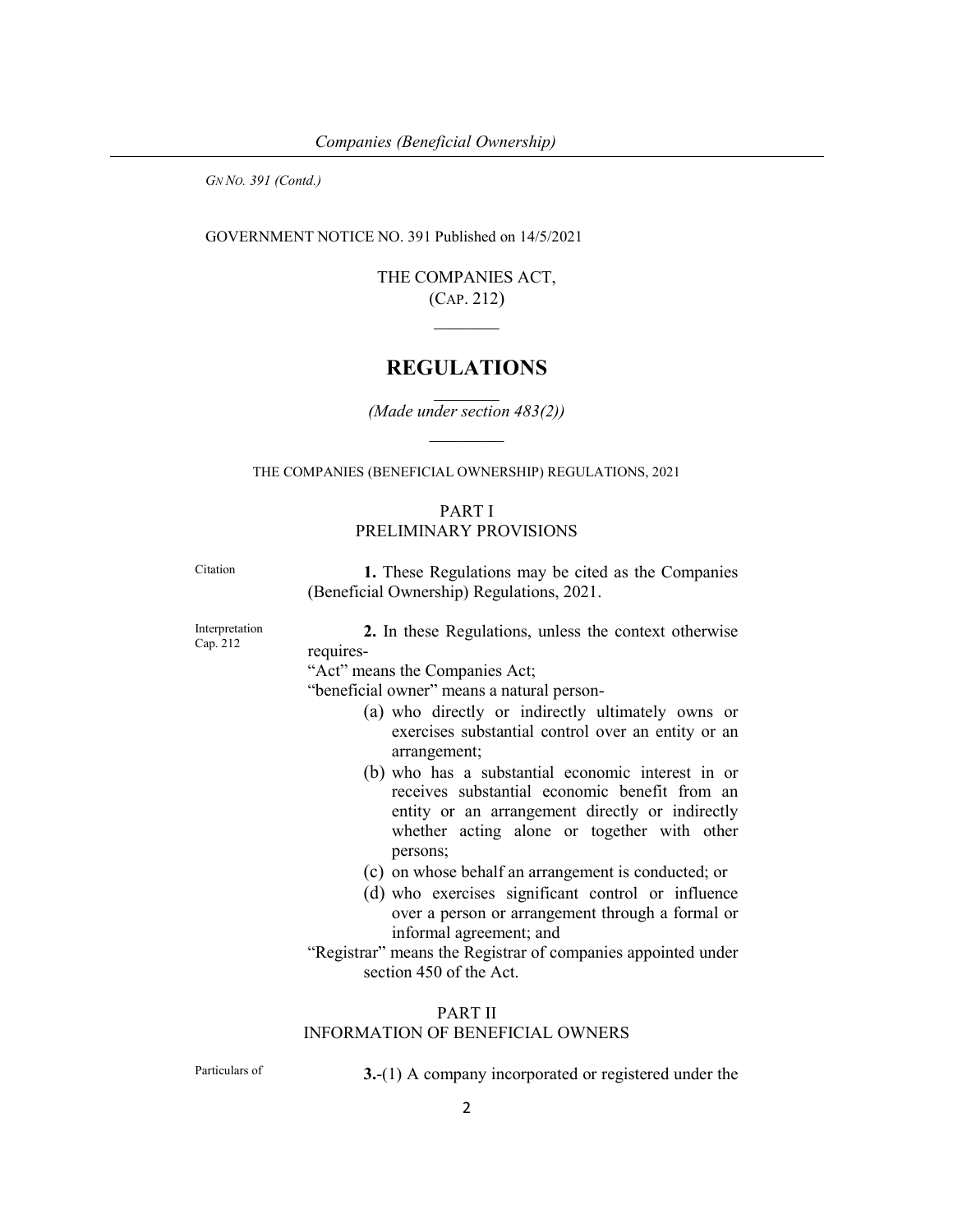beneficial owner GN. No. 41 of 2005

Act shall submit to the Registrar particulars of its beneficial owners in form No. 14b prescribed in the Companies (Forms) Rules.

 (2) A company shall take reasonable steps to identify its beneficial owners and shall enter in its register of members and beneficial owners the particulars as prescribed under section  $14(2)$  (b) of the Act.

 (3) Where a person ceases to be a beneficial owner, a company shall, upon payment of fee prescribed in the Companies (Fees Payable to Registrar) Regulations, file a notice to that effect to the Registrar by filling in form No. 14c prescribed in the Companies (Forms) Rules within thirty days from the date of cessation.

 (4) Where default is made in complying with the provisions of this regulation within the prescribed time, the company and every officer, shareholder and beneficial owner of the company who is in default shall be jointly and severally liable to a late filing fee as prescribed in the Companies (Fees Payable to Registrar) Regulations.

4.-(1) A person whose name is entered in the register of members of a company as the registered owner of shares in that company but who does not hold the beneficial interest in such shares shall file with the company a declaration to that effect by filling in form No. 14d prescribed in the Companies (Forms) Rules within a period of thirty days from the date on which his name is entered in the register of members of such company;

 Provided that where any change occurs in the beneficial interest in such shares, the registered owner shall, within a period of thirty days from the date of such change, make a declaration of such change to the company by filling in form No. 14d prescribed in the Companies (Forms) Rules.

(2) A person who holds or acquires a beneficial interest in shares of a company not registered in his name shall file with the company a declaration disclosing such interest by filling in form No. 14e prescribed in the Companies (Forms) Rules within thirty days after acquiring such beneficial interest in the shares of the company;

Provided that where any change occurs in the beneficial interest in such shares, the beneficial owner shall, within a period of thirty days from the date of such change, make a declaration of such change to the company by filling in form No. 14e prescribed in the Companies (Forms) Rules.

GN. No 37 and 41 of 2005

GN. No. 37 of 2005

Declaration of beneficial interest

GN. No. 41 of 2005

GN. No. 41 of 2005

GN. No. 37 of 2005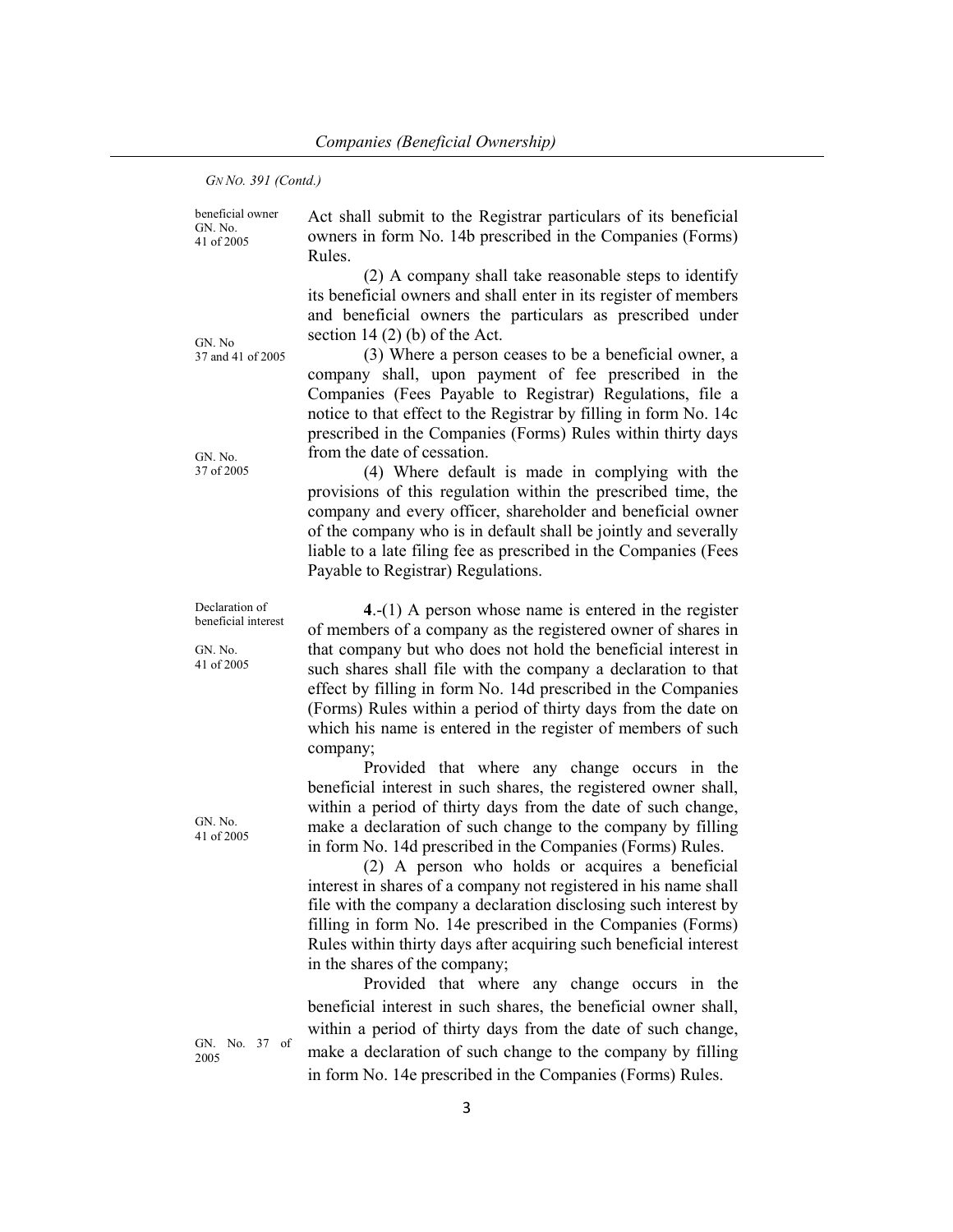(3) Where any declaration under this regulation is received by the company, the company shall make a note of such declaration in the register of members and beneficial owners and shall, upon payment of fee prescribed under the Companies (Fees Payable to Registrar) Regulations, and within a period of thirty days from the date of receipt of declaration by it, file a return in prescribed form with the Registrar in respect of such declaration.

Notice of change in beneficial owners GN. No. 37 and 41 of 2005

5.-(1) A company shall, upon payment of fees set out in the Companies (Fees Payable to Registrar) Regulations, lodge with the Registrar the particulars of change of its beneficial owners in form No. 14f prescribed in the Companies (Forms) Rules within thirty days from the date of change.

 (2) Where there is a transfer or transmission of shares or an increase or reduction of share capital or a restructuring of a company's share capital or changes in the voting rights leading to any change in beneficial interest, the company shall, together with the applicable procedures prescribed in the Act, deliver to the Registrar a notice in form No. 14f prescribed in the Companies (Forms) Rules indicating whether or not there has been a change in the beneficial ownership of the company.

(3) The Registrar shall not register a notice of acquisition of shares or any other document relating to changes in issued share capital or voting rights unless the requirements of subregulation (2) have been complied with.

(4) The notices of changes in beneficial ownership referred to in this regulation, duly completed, shall be signed by at least one director of the company or the company secretary and a certified true copy of the official identification document for every beneficial owner shall be submitted to the Registrar.

6. A company shall not use or disclose any information about its beneficial owner except-

- (a) for communicating with the beneficial owner concerned;
- (b) in order to comply with any requirement of these Regulations; or
- (c) in compliance with a court order.

GN. No. 41 of 2005

beneficial owner information

Non-disclosure of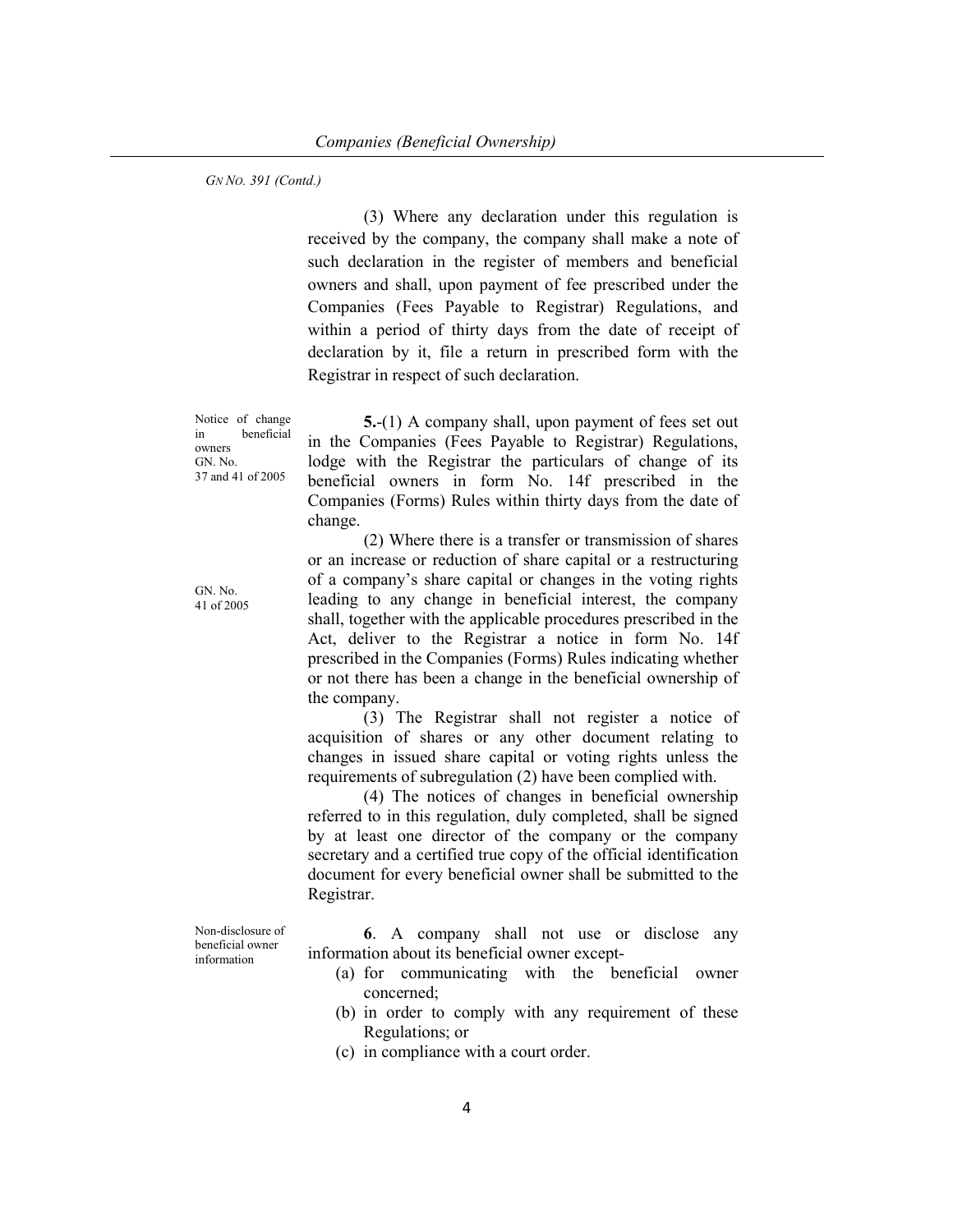### PART III REGISTER OF BENEFICIAL OWNERS

Register of beneficial owners

7. Subject to section 451A of the Act, the information on the beneficial owners of every company provided to the Registrar in accordance with these Regulations shall be entered and held by the Registrar in a register of beneficial owners kept by the Registrar for this purpose.

Refusal of registration

8. The Registrar may refuse to register any document of a company which is required to be registered under the Act if the beneficial ownership information was not submitted or if he is not satisfied that the company has provided accurate and up to date information on the beneficial owners of the company as required by the Act and shall communicate his decision to the company accordingly.

Submission of documents

9. Any document which is required to be submitted to the Registrar under any of the provisions of these Regulations may be submitted in such format and by such means including in electronic form and by electronic communication as the Registrar may deem appropriate.

# PART IV

### MISCELLANEOUS PROVISIONS

Offences and penalties

10. A person who-

- (a) fails to keep record of beneficial owners;
- (b) fails to provide information to the Registrar about a change in beneficial ownership of a company;
- (c) fails to provide the Registrar with a declaration containing information on the beneficial owners of the company; or
- (d) contravenes any provision of these Regulations,

commits an offence and shall be liable to a fine of not less than five million shillings but not exceeding ten million shillings.